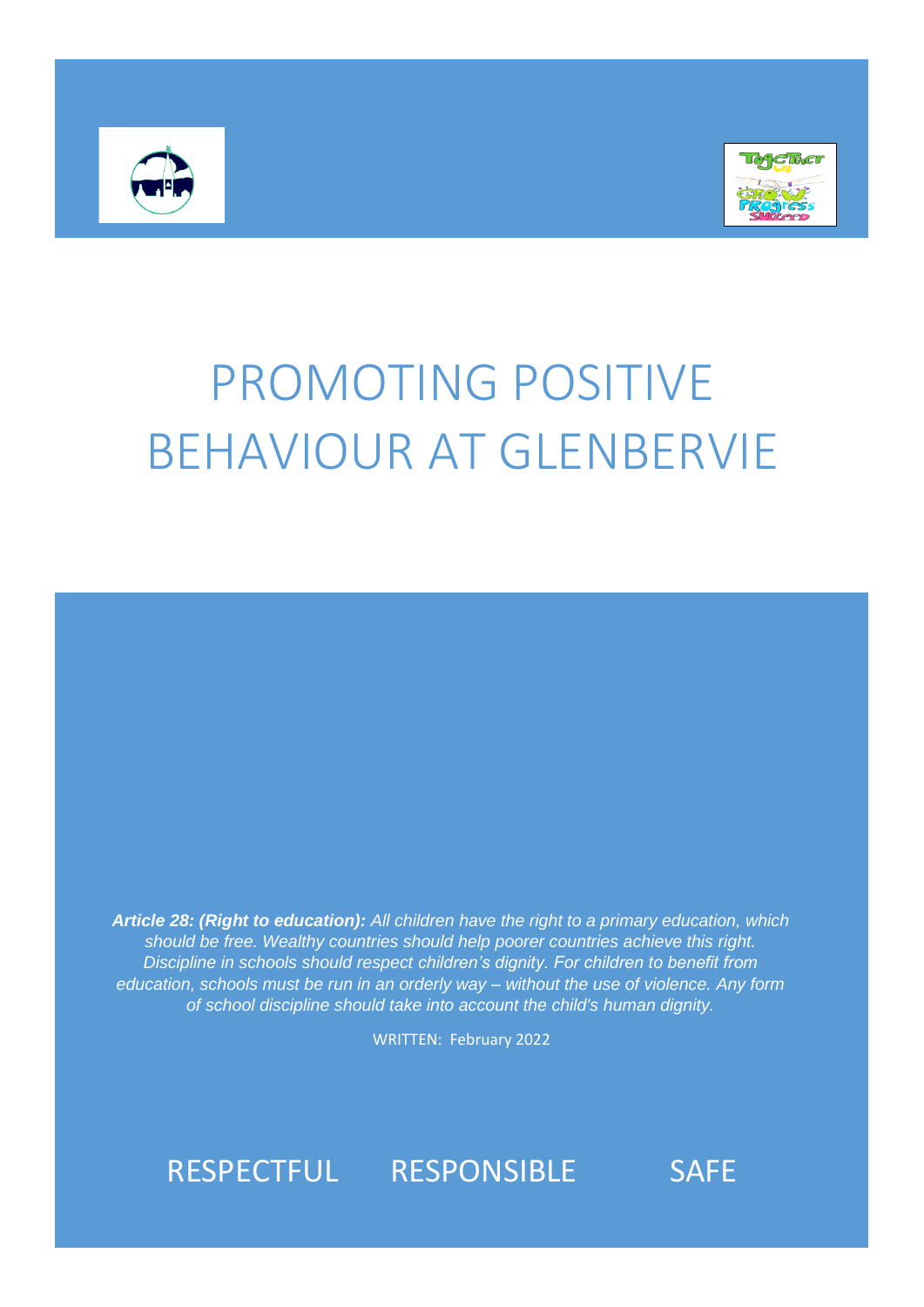# **Positive Behaviour Management Policy Glenbervie School**

#### RATIONALE

Glenbervie School is committed to creating an environment where exemplary behaviour is at the heart of productive learning. Everyone is expected to maintain the highest standards of personal conduct, to accept responsibility for their behaviour and encourage others to do the same. As a Silver Accredited Rights Respecting School, the purpose of this policy is to guide staff, pupils and parents on our restorative and relationship focused approach to behaviour management. A consistent approach and high expectations from all members of our school community will support children to learn in a positive, nurturing, empathetic and respectful environment. The approach echoes our core values with a heavy emphasis on respectful behaviour, a partnership approach to managing poor conduct and dynamic interventions that support staff and learners. It also recognises everyone's right to learn in an environment which is safe, nurturing, and where children participate in the decisions which affect them.

#### Aim of the Policy:

- Clear, consistent and fair
- Promote and recognise excellent conduct
- To ensure that all learners are treated fairly, shown respect and to promote good relationships.
- Help learners be aware of their behaviour and be responsible for the consequences of it.
- To use **restorative practice\*** to identify why children experience conflict from time to time.
- Promote a shared understanding of expectations between home and school and our wider community
- Demonstrate and uphold our expectations and school values
- Give learners the best possible chance of success.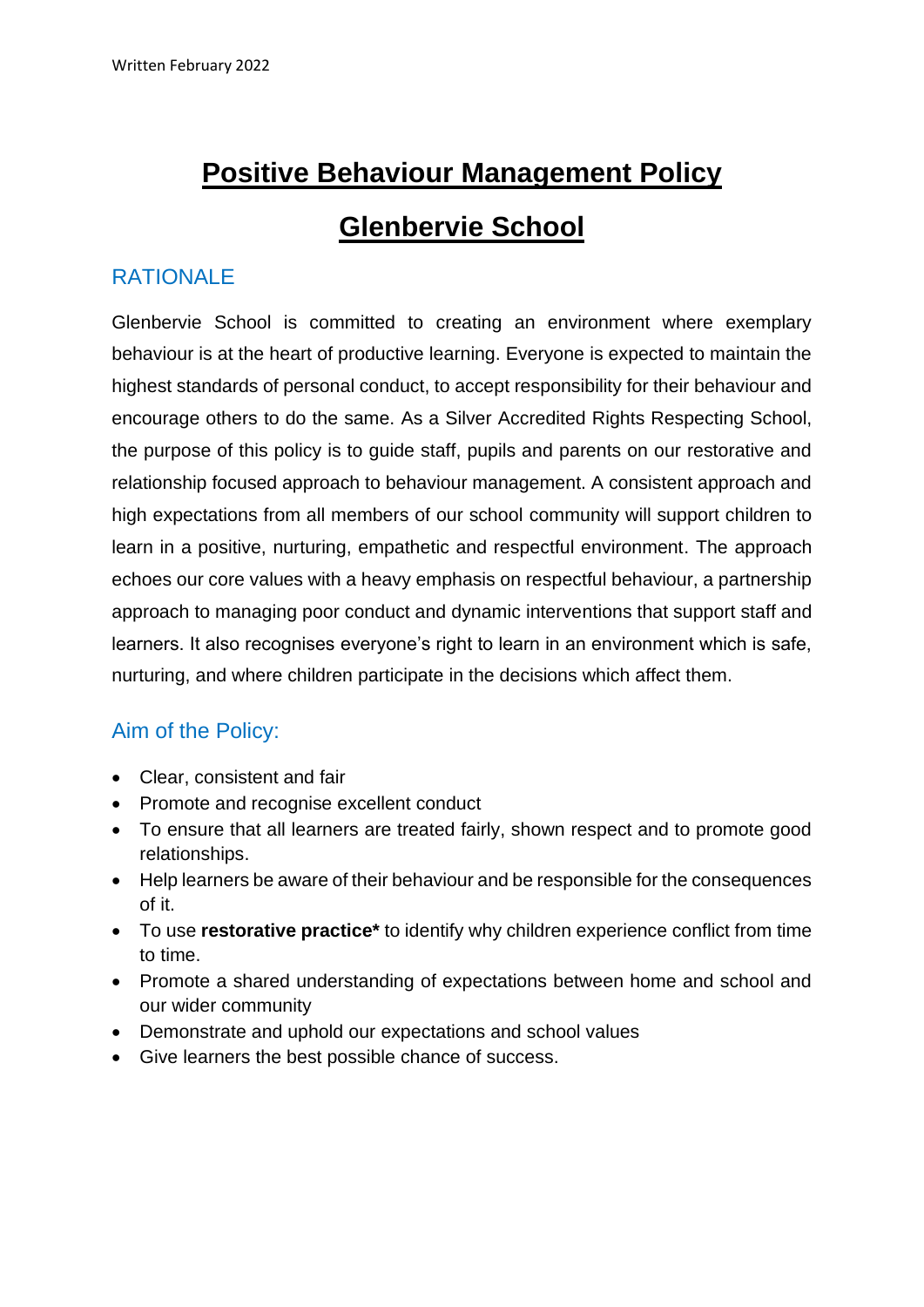### Three Is the  $M$ agic Number!

Our school expectations are:

- Be Respectful
- Be Responsible
- Be Safe

#### Rights Respecting School

Glenbervie School is currently a Silver Level Rights Respecting School, meaning it respects the findings of the United Nations Convention on the Rights of the Child, which found that certain rights should be adhered to if children were to have a happy and successful life. With these being legally agreed by the Scottish Government it is vital we get this right.

Most important of these to us as a school are as follows:

- Article 12 You have the right to give your opinion and for adults to listen and take it seriously.
- Article 13 You have the right to find things out and share what you think with others, by talking, drawing and writing, or in any other way unless it harms or offends other people.
- Article 15 You have the right to choose your own friends and to join or set up groups as long as it isn't harmful to others.
- Article 19 You have the right to be protected from being hurt and mistreated, in body and mind.
- Article 24 You have the right to the best health care possible, safe water to drink, nutritious food, a clean and safe environment and information to help you stay well.
- Article 28 You have the right to a good quality education. You should be encouraged to go to school to the highest level you can.
- Article 29 You have the right to an education which develops personality, respect for others' rights and the environment.
- Article 31 You have the right to play and rest.

These rights are embedded in our school. As duty bearers it is the responsibility of staff to ensure all children's rights are realised and encourage all children to think about the rights of others too. Pupils who behave in a way which violates the rights of their peers will have their attention drawn to this and, if required, school will call on the support of parents to support the children's learning.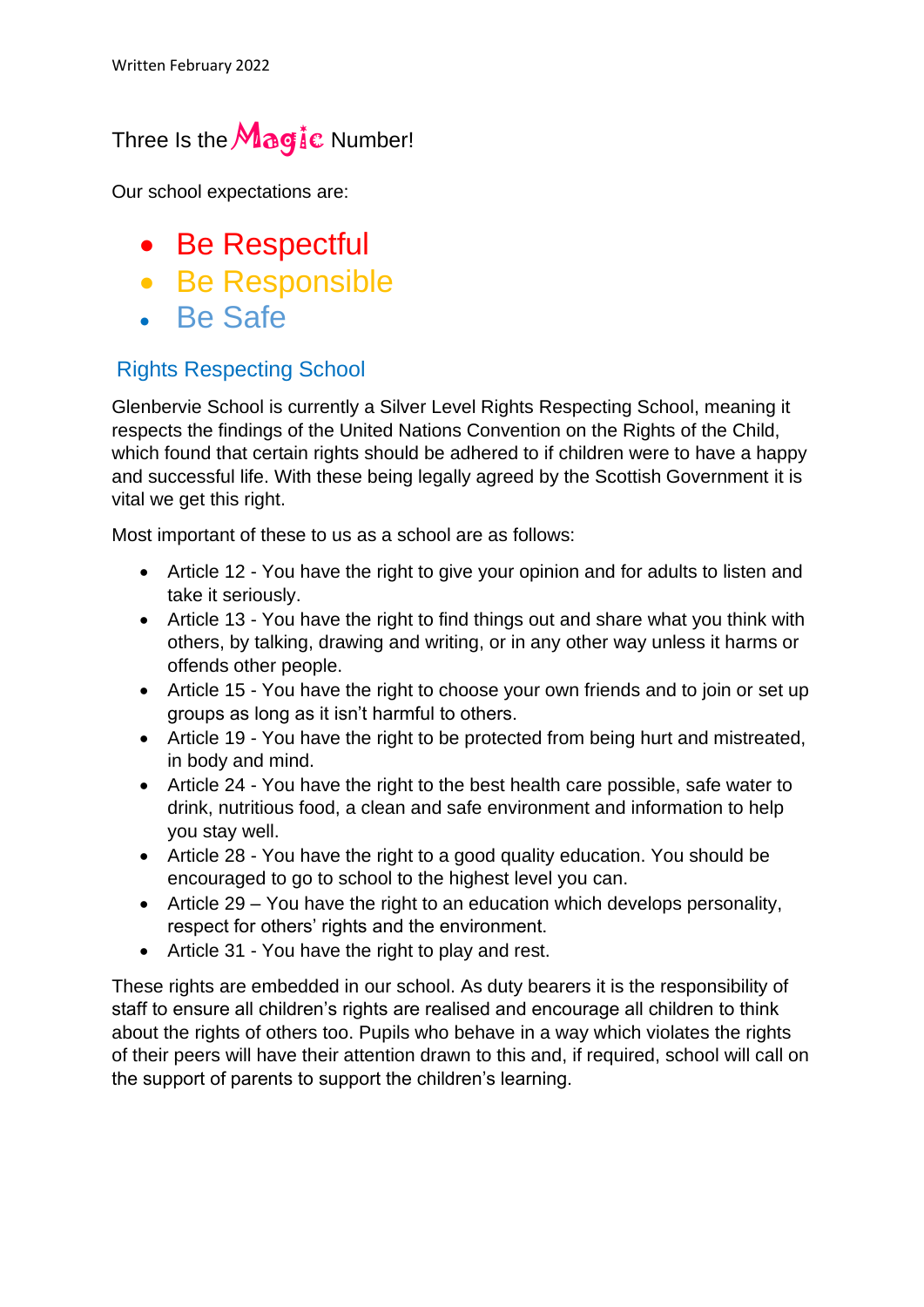#### \*Restorative Justice

Restorative approaches enable those who have been harmed to convey the impact of the harm to those responsible, and for those responsible to acknowledge this impact and take steps to put it right.



Restorative Justice consists of 5 steps:

- ➢ Talking about the problem: **WHAT** happened?
- ➢ Thoughts at the time: **WHAT** were you thinking while this was happening?
- ➢ Feelings at the time: **HOW** did the incident make you feel?
- ➢ Considering the damage: **WHO else** was affected by what happened?
- ➢ Repairing the relationship: **HOW** can we fix this together?

This involves critical thinking and problem solving on the child' part, empowering them to put things right in the future and allowing them to explore in-depth the consequences of below-standard behaviour. Pupils are encouraged to think of their own meaningful approach to repairing their relationship, allowing all parties to move on from hurt feelings and disputes.

#### (Taken from<https://restorativejustice.org.uk/restorative-practice-schools>

Each year we aim to train our Young Leaders (learners in P6/7) to use restorative approaches to resolve **low level\*** conflicts. Our Young Leaders or Playground Pals as we will call them will encourage and support children through the process using a Friendship Mat, an approach which encourages all sides of a dispute to reflect verbally on their thoughts and feelings which they experienced throughout an incident. This allows pupils to empathise with all parties involved and lead to a more open approach to resolving an issue. Pupils will then be encouraged to co-create a method of fixing or 'restoring' the relationship between pupils.

\*Our Young Leaders are trained to recognise low level conflict only: arguments, disagreements or squabbles.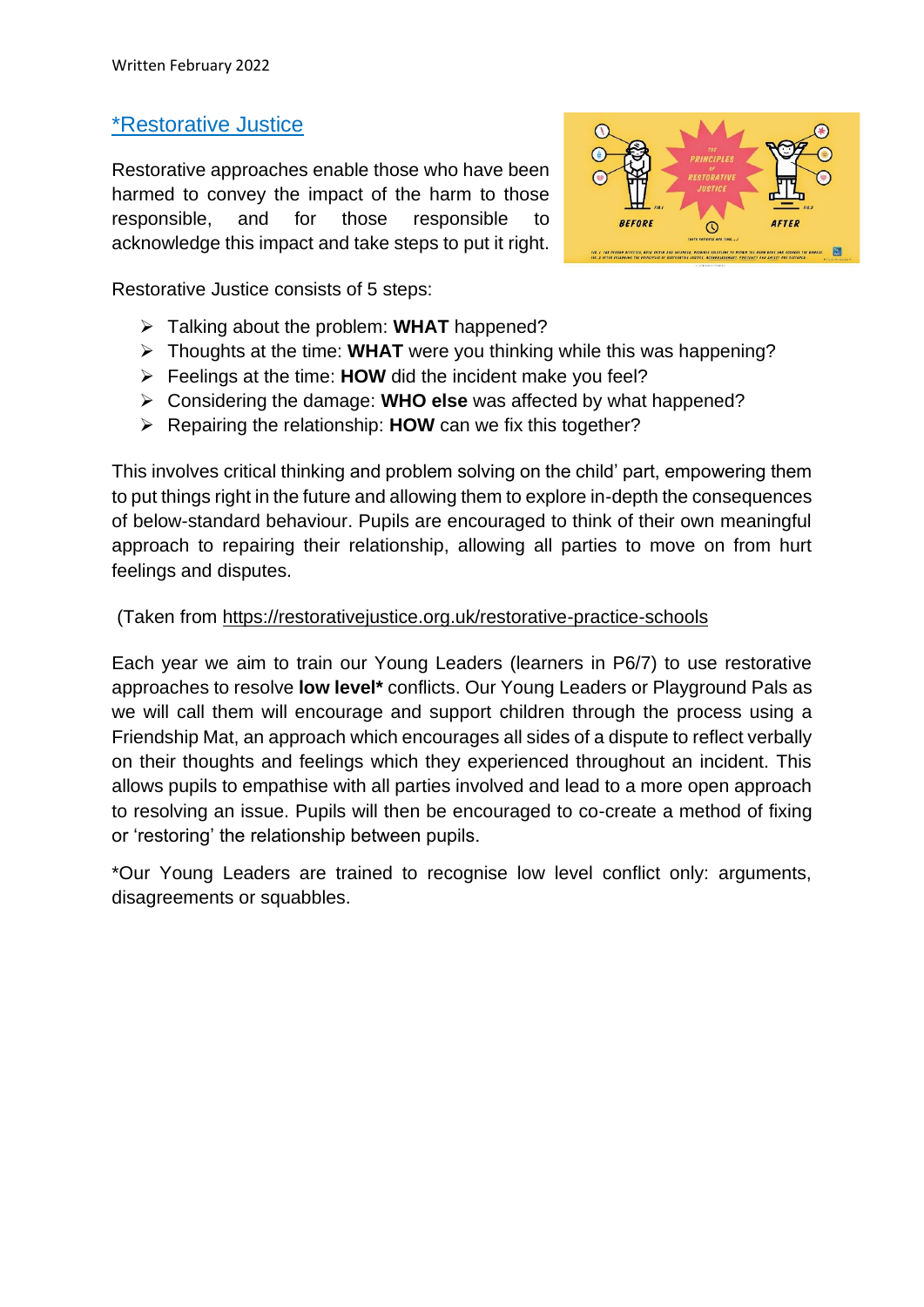**What will this look like in our school?**

| <b>Step</b>                    | Action                                                                                                                                                                                                                                                                                    | What this looks like                                                                                                                                                                                                                                                                                           |
|--------------------------------|-------------------------------------------------------------------------------------------------------------------------------------------------------------------------------------------------------------------------------------------------------------------------------------------|----------------------------------------------------------------------------------------------------------------------------------------------------------------------------------------------------------------------------------------------------------------------------------------------------------------|
| 1 - Redirection                | Gentle encouragement, a 'nudge' in the                                                                                                                                                                                                                                                    | Smile, look                                                                                                                                                                                                                                                                                                    |
|                                | right direction, small act of kindness                                                                                                                                                                                                                                                    | Offer of break (water etc)<br>Offer of help<br>Are you okay?                                                                                                                                                                                                                                                   |
| 2 - Reminder                   | Reminder<br>of<br>the<br>expectations,<br>Respectful,<br>Responsible,<br>Safe,<br>delivered privately where possible.<br>Repeat reminders if necessary. De-<br>decelerate<br>escalate<br>and<br>where<br>reasonable and possible and take the<br>initiative to keep things at this stage. | Reminder of expected behaviour. Link<br>to expectations. Remind of when they<br>have done this well. Offer a positive<br>choice. (See micro script for support)                                                                                                                                                |
| 3 - Caution                    | Clear verbal caution delivered privately<br>where possible, making the learner<br>aware of their behaviour and clearly<br>outline that if they continue, they will be<br>instructed to take time out.                                                                                     | Making<br>of<br>behaviour<br>aware<br>and<br>previous reminder.<br>Point out next steps/consequences                                                                                                                                                                                                           |
| 4 – Reflection                 | Give the learner a chance to reflect<br>away from others. Speak to the learner<br>privately and give them<br>a final<br>opportunity to engage.                                                                                                                                            | Quiet space e.g. outside classroom,<br>quiet area in room, space in playground<br>to reflect.<br>Adult who has given reflection time to<br>discuss with learner.                                                                                                                                               |
| 5 - Consequence<br>Restoration | Give<br>the<br>learner<br>consequence<br>a<br>proportionate to the behaviour/action<br>(see suggestions).<br>Follow up with restorative conversation<br>(using prompt cards)                                                                                                              | Suggested Consequences could be:<br>(not exhaustive)<br>Apology to person/people affected<br>Stand at end of dinner queue<br>Tidy classroom<br>$\bullet$<br>Last out to playtime/lunch/end of<br>$\bullet$<br>day<br>Sending unfinished work home<br>$\bullet$<br>Timed 'time out' in Lunch Bunch<br>$\bullet$ |
| 6 - Communication<br>with home | Meeting with, teacher, pupil and parent<br>to action plan next steps and targets<br>which would be monitored over the next<br>2 weeks. (HT may be present if<br>appropriate)                                                                                                              | Use<br>action<br>of<br>planning<br>form<br>to<br>agreement                                                                                                                                                                                                                                                     |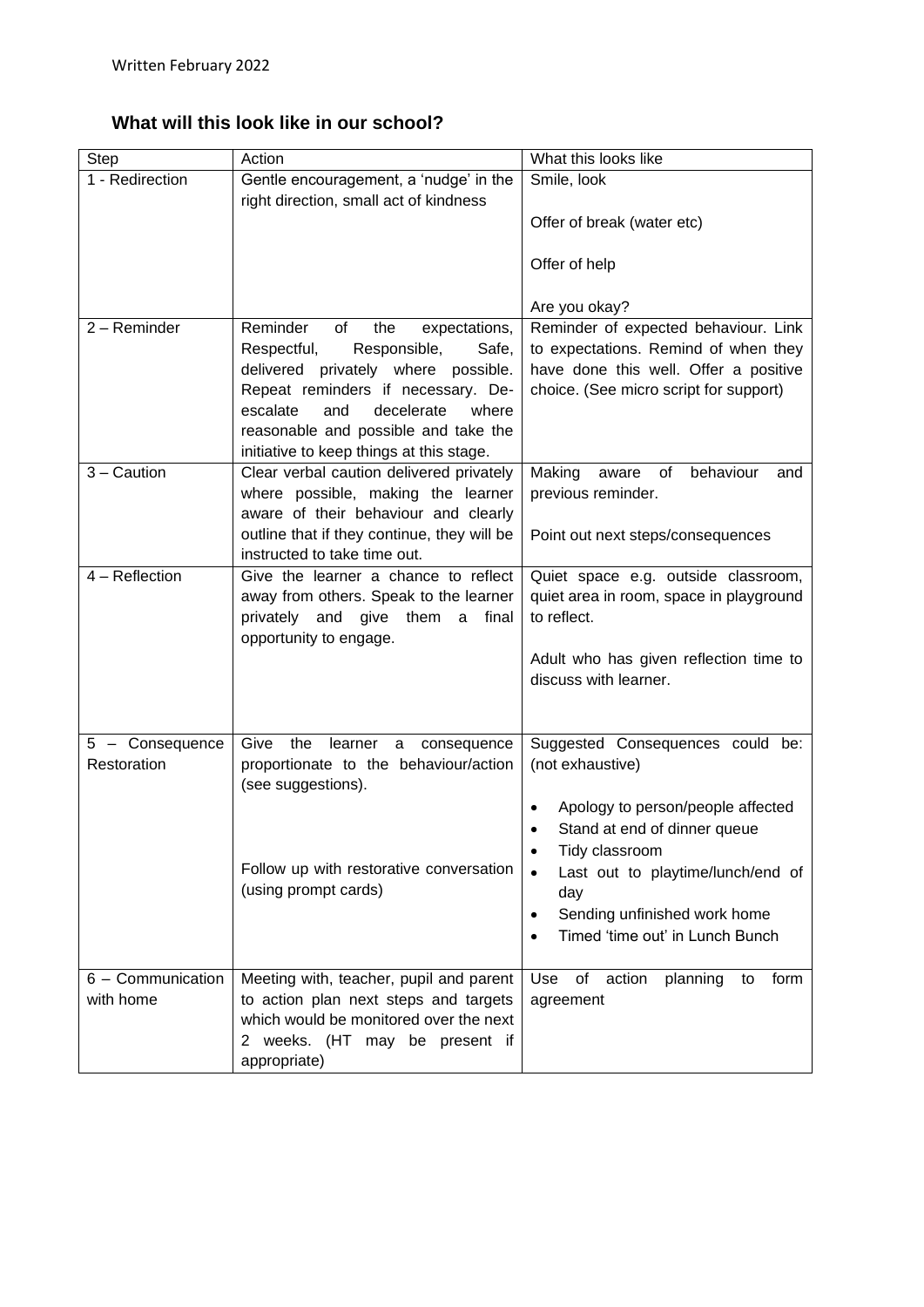#### Consistency is the key – staff will:

- 1. Meet and say hello to every pupil.
- 2. Refer to 'Respectful, Responsible, Safe'
- 3. Build positive behaviours and nurture relationships.

4. Involve pupils in planning for lessons that engage, challenge and meet the needs of all learners.

5. A mechanism for positive recognition is used throughout the school and in each classroom

6. Be calm and give 'take up time' when going through the steps. Prevent before sanctions.

7. Follow up every time, retain ownership and engage in reflective dialogue with learners.

8. Never ignore or walk past learners who are not being respectful or unsafe.

To support, guide, model and show a unified consistency to the learners, the Head Teacher will:

- Take time to welcome learners at the start of the day
- Be a visible presence around the site
- Celebrate staff, leaders and learners whose effort goes above and beyond expectations
- Regularly share good practice
- Support teaching staff in managing learners with more complex behaviours

#### Recognition and rewards for effort

- Recognition boards in classrooms
- Praise Slips which are sent home via SeeSaw to recognise behaviours that are over and above.
- House Points Awarded.
- Highlight at assembly
	- Recognise and reward learners who go 'over and above' our three school expectations and gain Praise Slips.
	- Celebrate with the group who has won 'Hot Chocolate with the Head'
	- We also give recognition to those children who role model our values:

Responsibility Fairness Respect Honesty Care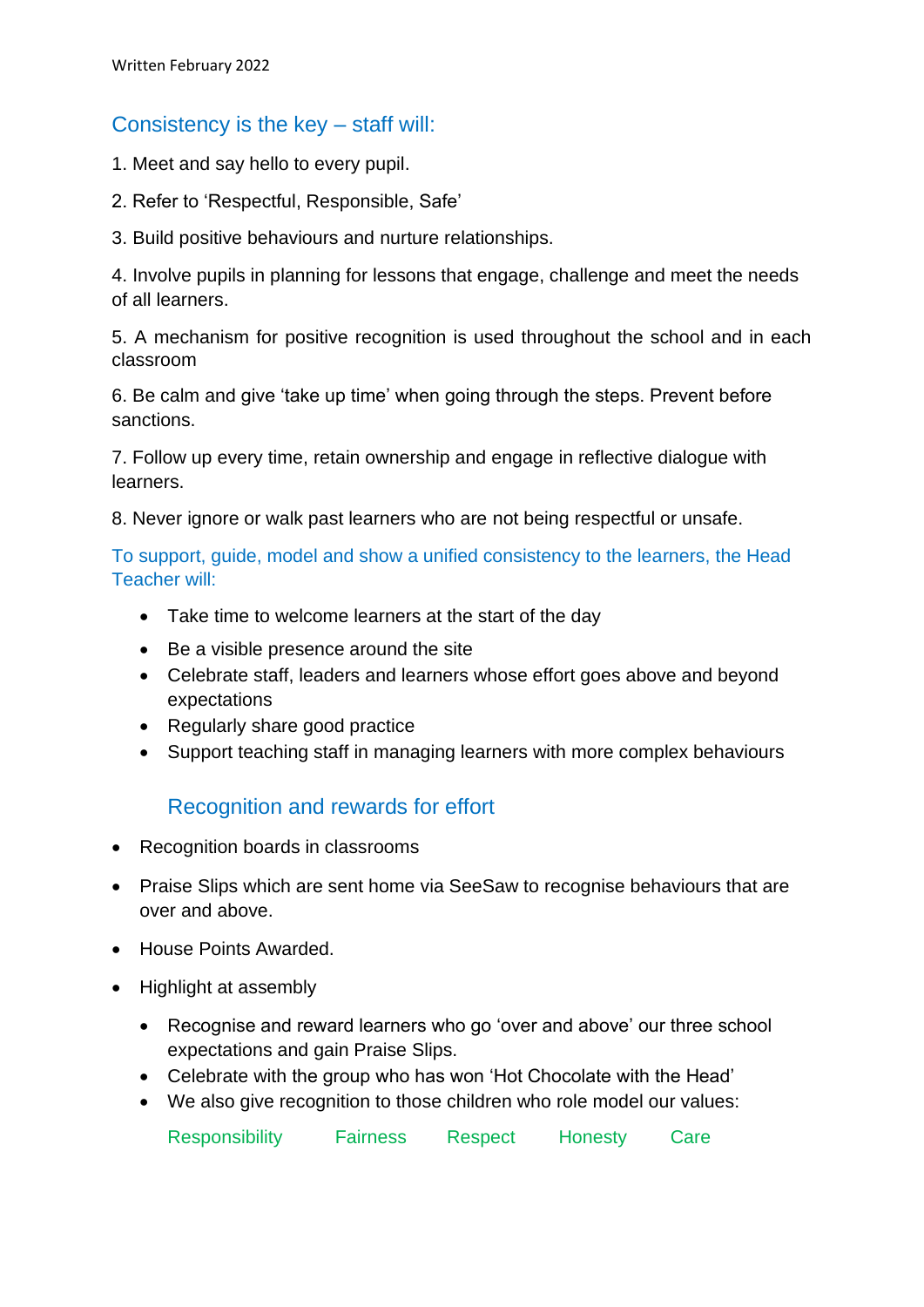#### Steps In Managing and Modifying Behaviour

Learners are held responsible for their behaviour and we will use the following steps in behaviour for dealing to prevent consequences:

**The reminder** - A reminder of the expectations for learners Respectful, Responsible, Safe delivered privately to the learner. The teacher makes them aware of their behaviour. The learner has a choice to do the right thing.

**The caution** - A clear verbal caution delivered privately to the learner making them aware of their behaviour and clearly outlining the consequences if they continue. The learner has a choice to do the right thing. Learners will be reminded of their good previous good conduct to prove that they can make good choices.

Scripted approaches at this stage are encouraged:

#### **The time-out**

- The learner is asked to speak to the teacher away from others
- Boundaries are reset
- Learner is asked to reflect on their next step. Again, they are reminded of their previous conduct/attitude/learning.
- Learner is given a final opportunity to reengage with the learning / follow instructions

#### **Parents in Partnership**

- The partnership stage will be implemented where there is a cause for concern e.g. attendance, behaviour or progress issues.
- Parents will support and, if necessary, attend the Reparation Meeting between the member of staff and learner.
- Develop an appropriate action plan with the learner
- Monitor and review using the action plan
- Discuss both the consequences for the learner if not meeting the required action and the positive outcomes for everyone if the behaviour improves
- If a learner does not achieve the required change in conduct agreed within the action plan a verbal warning will be issued by the Head Teacher.
- Learners must be given a second chance to achieve the targets agreed on the action plan after the verbal warning. All of these matters will be confirmed in writing to parents and recorded on our Pastoral Notes record in the learner's file.